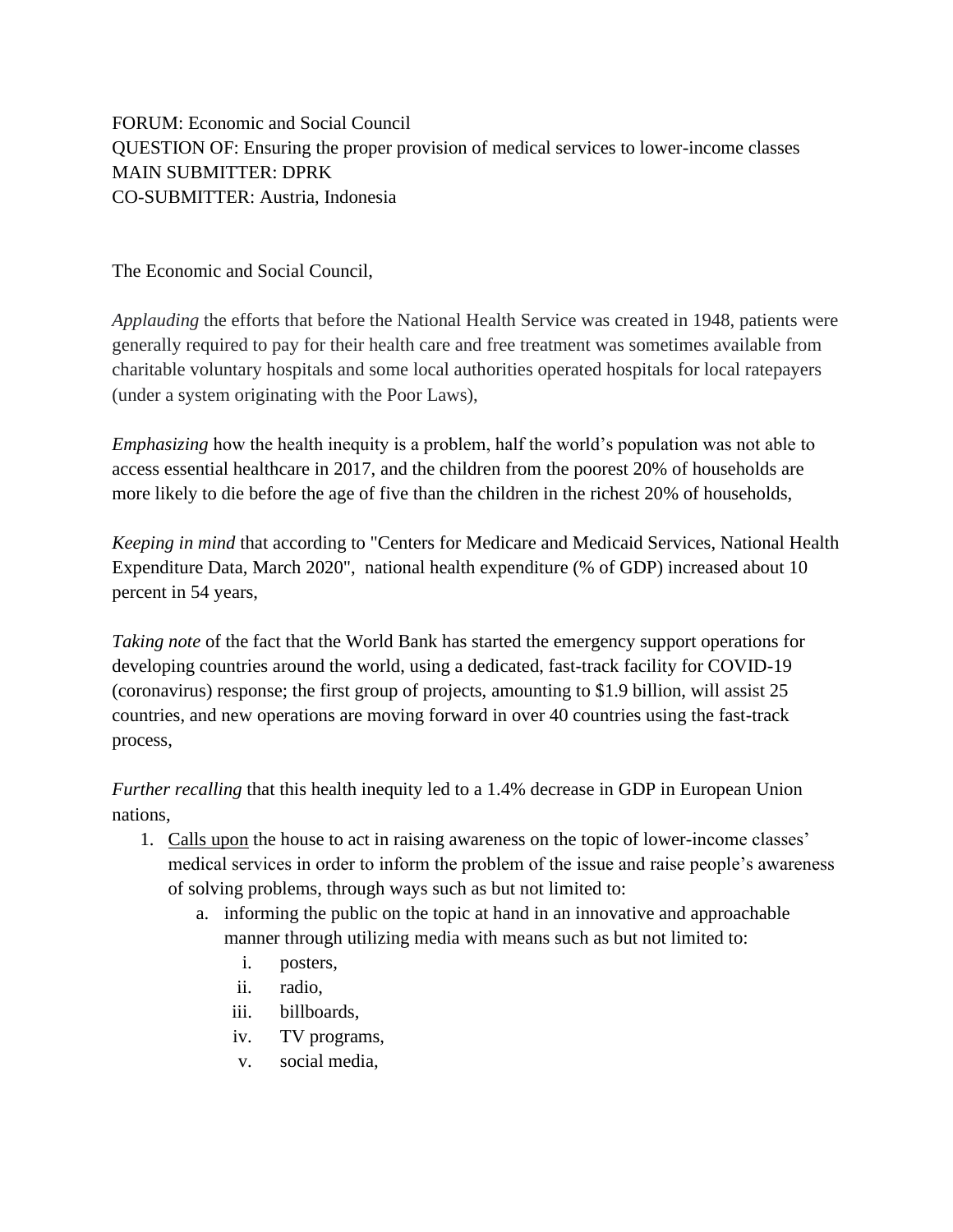- b. analyzing the following topics so that the public knows exactly and deeply about medical-services for low-income classes including content such as:
	- i. importance of medical services for low-income classes,
	- ii. the current situation of medical services for low-income classes,
	- iii. actions of the past to solve the problem;
- 2. Encourages nations to eradicate, the huge income gap between people, which is the source of inequity leading to the formation of low-income classes, through ways such as but not limited to:
	- a. forming and extending social field and providing jobs for social minorities including:
		- i. women,
		- ii. disabled people,
		- iii. senior citizens,
	- b. providing more full-time work opportunities for people that have a lower level of education;
- 3. Further encourages institutions like the World Bank to promote the improvement of hygiene infrastructure in less privileged regions through ways such as but not limited to:
	- a. providing loans to developing countries that need financial support with the promise that they will use this money to improve hygiene infrastructure,
	- b. hosting a summit conference with the World Health Organization on this topic to discuss the distribution of the resources and reach a consensus between countries;
- 4. Recommends countries to work more closely with other countries and organizations to find ways to provide medical assistance to lower-income classes in ways such as but not limited to:
	- a. encouraging organizations like the WHO to provide humanitarian aid to lowerincome classes,
	- b. establishing healthcare laboratories to ensure international cooperation to search for more efficient methods to provide medical care to the lower-income classes,
	- c. requesting cooperation and aid from non-governmental organizations to help in less-privileged regions in ways such as:
		- i. working with Doctors Without Borders to provide human resources for the less-privileged in nations,
		- ii. working with the International Committee of the Red Cross (ICRC) to provide medical aid to people of low-income especially due to war and violence;